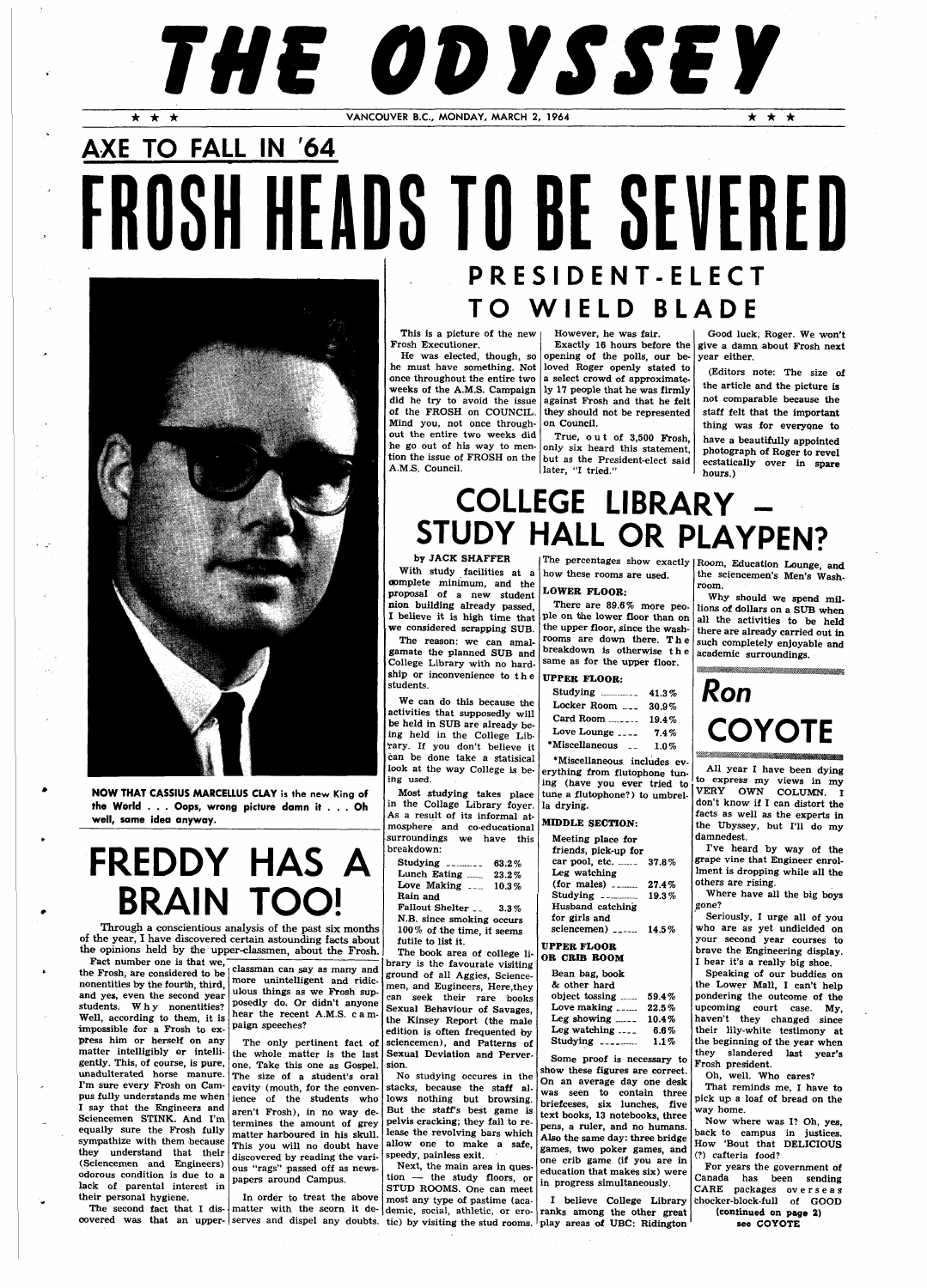

(Continued from Page 1) whatsoever, in the minds (what minds?) of the upper-classmen, I, Freddy Frosh, have liberally sprinkled this tabloid with samples of "Words of Wisdom."

**What do you mean "didn't get a chair," Mr. Ward ? There was exactly the right number before the meeting.** 

## **BRAIN**

None of said words are plag-Ubyssey strong-man, invaded iarized. They are all original, the relative privacy of the which just goes to show that Frosh Undergraduate Society Frosh can and do make intelli- office. "I want to see the gent statements. We can also proofs of your newspaper, be-On Friday morning last, Giant George Railton, the cause I am, or rather the Ubyssey is responsible for all material printed on Campus." No

discuss many matters intelligibly on or off Campus. However, many Frosh do not wish

## **EDITORIAL UBYSSEY THREATENS TO CENSOR**

food. What about the poor peasants on the home front? Then... I was thinking...

We had vague premonitions and doubts running through our minds that made us conspicuously pie-eyed, but when it came to concrete foresight, we were as innocent as the A.M.S. campaigns are long.

Jason Leask had refused to comment to the Ubyssey reporters about the matter, so as Mike Vaux said, "I had to slant the article."

The article that Mr. Vaux said he slanted was the one entitled "Fire the publisher, says

RON COYOTE (continued from page 1)

but.. . naw, you wouldn't be interested.

I just bougth a Physics Lab-

## **Frosh Be Consoled**

By BRIAN FRASER

It has been a big six months for the Frosh.

The experience of coming out to University was interesting, for the most part, for none of us knew what was going to happen.

Conditioned in high school to learning things that were no more controversial than the outcome of the world series, we came to these hallowed halls able only to discuss and write about our world on only its aseptic, bleached - white side.

We took everything at face value, unless of course the face happened to be ugly — then we didn't take it at all. We were convinced by our Senior year that it was all right to know the complete picture, but it was acceptable universally to give only the watered-down version.

Then we hit our first lectures.

We took D. H. Lawrence to the decomposition plant in English 100. We found that there was no necessity to decompose the workings of Lawrence's mind, for he was already in the final stages of dissolution.

After years of the "just isn't talked about" theory, we went to Zoology and found that it was perfectly acceptable to discuss the mechanics of life, marvel at the wonder of birth, and maturely delve into the origin of everything from microbe to Man.

In Psychology, we found that Lawerence wasn't actually perverted, he merely had an Oedipus complex, and Freud agreed with him, only more so.

After three weeks, every veil that had been meticulously tied around the "taboos" by our well-meaning teachers, had been torn away.

There were other things.

There were the Engineers' raids and the acceptance of "Frosh" as a dirty word, rather than an identification label. There was the temptation to take coffee breaks instead of classes.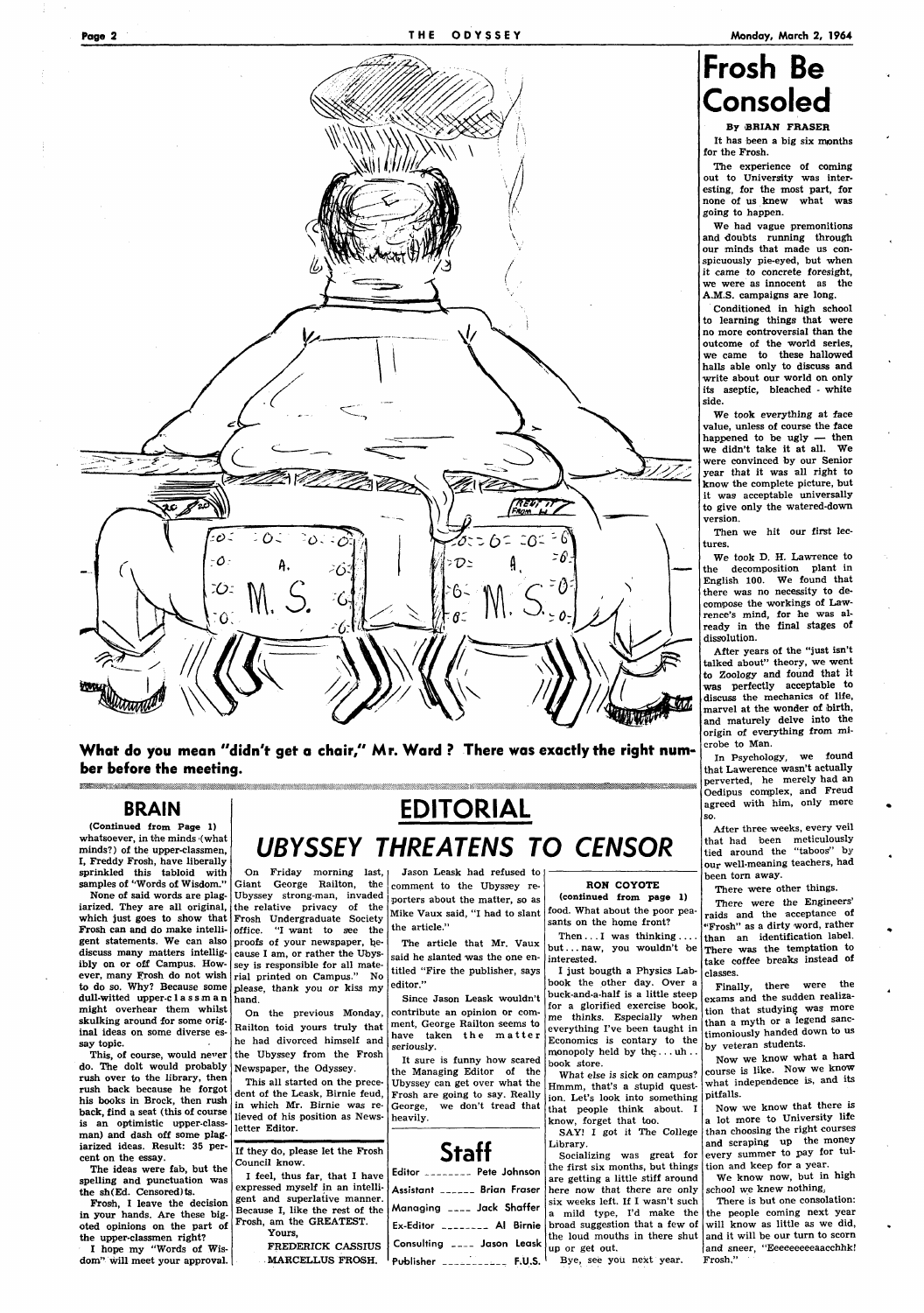## **High School Conference**

#### Dear Mommy:

has given us a few hours to happened.

The conference executive everybody knew what they run wild so I thought I would speeches from all these keen write and tell you what has people that were milling before they were sure that were doing. Then we heard around.

It was real mint! First thing they made us do was sit in a big room with glass all around and smile at the university students. Gee, they're mature, Mom. You should see all the officials running around madly making sure every little detail I'm not much for food anyway. is just right. They must have run around for over an hour

After a stimulating flight on which our Queen met the former Lieut. Governor Ross, Musa landed at the Toronto International Airport and was greeted by the Dean of Women from the University of Waterloo.

After we finished we were shown around to all the nooks and crannies of the campus. Gosh, it was terrific but my feet are sure darn sore. They took us to lunch but that did not bother me much. You know See HIGH SCHOOL

(Continued on Page 4)

## **FREDDY'S WORDS OF WISDOM The proposed Fee increase: "Never have so many,**

**paid so much, for so little."** 

**Critics** 

## **A READERS GUIDE TO T. S. ELIOT**

"Waterloo was wonderful, to Vancouver and UBC again." said the smiling and pretty

## **THREE TIMES A QUEEN**

#### Our girl won again.

As Musa Lincke said, "To do justice to the Waterloo Winter Carnival would certainly take more than my infintessimal ability." For this reason I will merely give you a brief summary and leave the application of praise to you.

Unfortunately, there was some difficulty with the plane and there was a delay in the proceedings. After a breathtaking coverage of 75 miles of highway, she barely arrived in time for the welcome.

Since it is probably a fore-[mentioned in the title or the remember that this stanza will will seem like a bunch of hooey to you.

ment of the Queen in which Musa ironically took the part of royalty. We know of at least one person who believes in good omens.

Friday was the day of the Pageant. There was a rehearsal before the actual announce-Queen.

Awed by the pace of the festivities, Musa said she understood why Waterlooans say: "We spend the first term preparing for our Winter Carnival and will usually get you startand the second term recuperating from iW"

concerned with a recap of the  $\ln$  Auto Mechanics, this interever, if you are not registered pretation will be of little use to you.

reme being other than those stanza. It is very important to 100 classes. Now we come to the fourth

gone conclusion that all you English 100 fiends have been having considerable difficulty in the selected poems of T. S. Eliot, the editors have decided to help you out and print this helpful article that will make everyone an Eliot expert.

The title is usually the most important part of Eliot's poem. If there is anything to do with the in-explicable scientific phenomenon of sexual inversion and deviation of the Drysophila fly, disregard the title and come back to it when you have finished the rest of the poem.

but it felt good to come home first stanza. It is here that The second stanza is usually Eliot will express his total beliefs on the existence of a sup-

The first stanza is the key to the poem. Here Eliot expresses himself fully as to where he will be driving during the remainder of the poem This is very important to remember ed on a first class essay.

If your English Professor seems to be in some way or another Russian to you, make sure that you mention in any essay that Eliot was a dogmatic supporter of the Bolshevik Revolution and it will do wonders for your final standing at the end of the year.

The third stanza is very

important. Not only does it separate the second and fourth stanzas, but it usually helps to contribute something to your understanding of the love of time-gods and religious ceremonies such as the total annihilation of Buddhist Monks through the use of TCP. How-

Any idiot, however, can always add his own interpretations to the poem. This we call Poetic Licence. You can always use the most general interpretations of the stanza. "I am the king." "Justice will triumph," or since Eliot was a deep Christian .. . "It is the will of almighty God, et al.

In conclusion, just remember that Eliot is a human being, just like you or Roger McAfee. Not everyone is a literary genius. Birnie included (Ed Birnie, that is, of course). Eliot's themes usually run in this general drection.

Ed.—The staff of the Odyssey would like to thank the English 100 Profs, for once again managing to give a conflicting interpretation, of every poem and story, to each of the



Freshmen will be able to learn more about the different Fraternities on March 12 at noon. There will be a touch football game between Frosh and a team of representatives from each Fraternity, on the Gymnasium field starting at 12:30. After fhe game, Frosh are invited to tour the Fraternity Houses and meet the Greeks.

-MM

foot-note of the previous poem. seem very vague to you. This It is important to remember is because Eliot always took that in this respect that Eliot his coffee break at this point was not a Sino-Japanese other- and perpetually forgot what wise the whole of the poem the hell he was writing about.